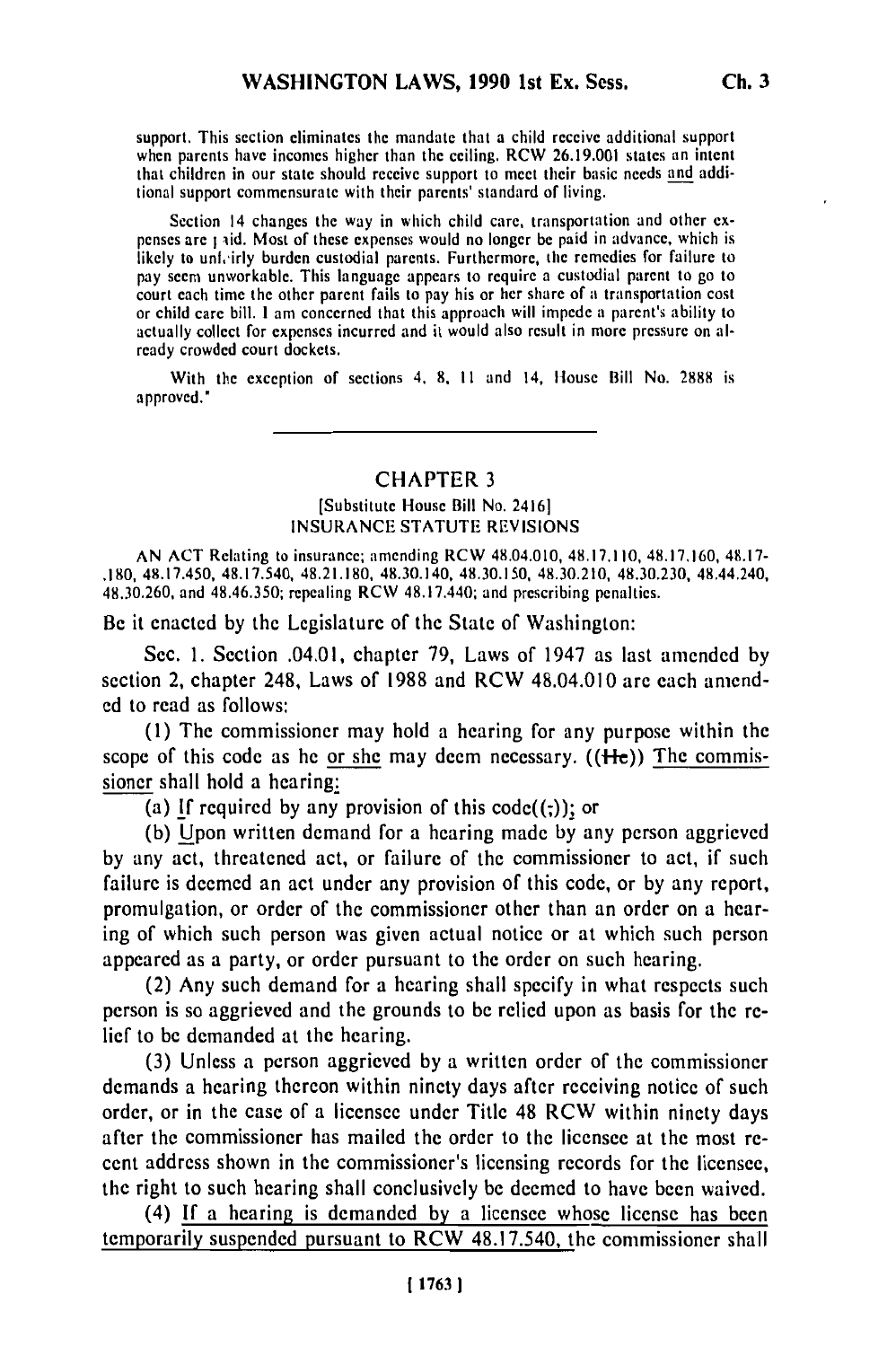hold such hearing demanded within thirty days after ((his)) receipt of the demand or within thirty days of the effective date of a temporary license suspension **issued** after such demand, unless postponed **by** mutual consent.

Sec. 2. Section **.17.11,** chapter **79,** Laws of 1947 as last amended **by** section **3,** chapter **182,** Laws of **1977** ex. sess. and RCW **48.17.110** are each amended to read as follows:

**(1)** Each applicant for license as an agent, broker, solicitor, or adjuster shall, prior to the issuance of any such license, personally take and pass to the satisfaction of the examining authority, an examination given as a test of  $((\overline{his}))$  that person's qualifications and competence, but this requirement shall not apply to:

(a) Applicants for limited licenses under RCW **48.17.190,** at **the** discretion of the commissioner.

**(b)** Applicants who within the two year period next preceding date of application have been licensed as a resident in this state under a license requiring qualifications similar to qualifications required **by** the license applied for or who have successfully completed a course of study recognized as a mark of distinction **by** the insurance industry and who **are** deemed **by** the commissioner to **be** fully qualified and competent.

(c) Applicants for license as a nonresident agent or as a nonresident broker or as a nonresident adjuster who **are** duly licensed in their state of residence and who are deemed **by** the commissioner to **be** fully qualified and competent for a similar license in this state.

**(d)** Applicants for an agent's or solicitor's license covering the same kinds of insurance as an agent's or solicitor's license then **held** by them.

**(e)** Applicants for an adjuster's license who for a period of one year, a portion of which was in the year next preceding the date of application, have been a full time salaried employee of an insurer or of a general agent to adjust, investigate, or report claims arising under insurance contracts.

(2) Any person licensed as an insurance broker **by** this state prior to June **8, 1967,** who is otherwise qualified to **be** a licensed insurance broker, shall **be** entitled to renew ((his)) that person's broker's license **by** payment of the applicable fee for such of the broker's licenses authorized **by** RCW 48.17.240, as  $((he))$  that person shall elect, without taking any additional examination, except as provided in subsection **(3).**

**(3)** The commissioner may at any time require any licensed agent, broker, solicitor, or adjuster to take and successfully pass an examination testing  $((\overline{\text{his}}))$  the licensee's competence and qualifications as a condition to the continuance or renewal of  $((\overline{\text{his}}))$  a license, if the licensee has been guilty of violation of this code, or has so conducted  $((\overline{\text{his}}))$  affairs under ((his)) an insurance license as to cause the commissioner reasonably to **de**sire further evidence of ((his)) the licensee's qualifications.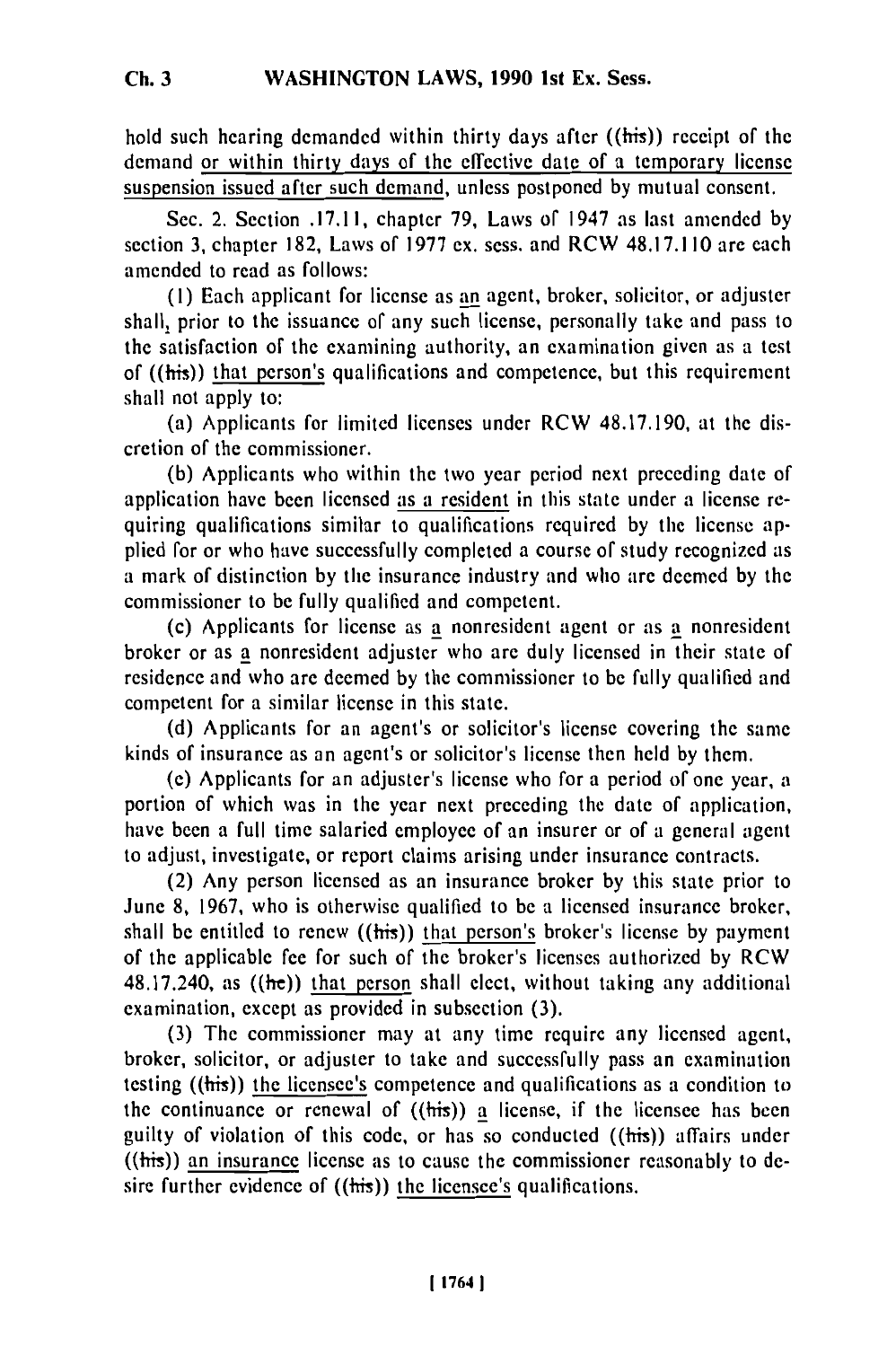Sec. 3. Section .17.16, chapter **79,** Laws of 1947 as last amended by section 2, chapter 269, Laws of 1979 ex. sess. and RCW 48.17.160 are each amended to read as follows:

(1) Each insurer on appointing an agent in this state shall file written notice thereof with the commissioner on forms as prescribed and furnished by the commissioner, and shall pay the filing fee therefor as provided in RCW 48.14.010. The commissioner shall return the appointment of agent form to the insurer for distribution to the agent. The commissioner may adopt regulations establishing alternative appointment procedures for individuals within licensed firms  $((\sigma r))$ , corporations, or sole proprietorships who are empowered to exercise the authority conferred by the firm  $((\sigma r))$ , corporate, or sole proprietorship license.

(2) Each appointment shall be effective until the agent's license expires or is revoked, the appointment has expired, or written notice of termination of the appointment is filed with the commissioner, whichever occurs first.

(3) When the appointment is revoked by the insurer, written notice of such revocation shall be given to the agent and a copy of the notice of revocation shall be mailed to the commissioner.

(4) Revocation of an appointment by the insurer shall be deemed to be effective as of the date designated in the notice as being the effective date if the notice is actually received by the agent prior to such designated date; otherwise, as of the earlier of the following dates:

(a) The date such notice of revocation was received by the agent.

(b) The date such notice, if mailed to the agent at his last address of record with the insurer, in due course should have been received by the agent.

(5) Appointments shall be for one year and shall expire if not timely renewed. Each insurer shall annually pay the renewal fee set forth for each agent holding an appointment on the annual renewal date assigned the agents of the insurer by the commissioner. The commissioner, by rule, shall determine renewal dates. If a staggered system is used, fees shall be prorated in the conversion to a staggered system.

Sec. 4. Section .17.18, chapter 79, Laws of 1947 as amended by section 4, chapter 269, Laws of 1979 ex. sess. and RCW 48.17.180 are each amended to read as follows:

(1) A firm or corporation  $((\text{shall-not}))$  may be licensed as an agent, adjuster, or broker ((unless)) if each individual empowered to exercise the authority conferred by the corporate or firm license is also licensed.  $((A)$ **1111** nonresident of this state shall not be so designated or empowered.) Exercise or attempted exercise of the powers of the firm or corporation **by** an unlicensed person, with the knowledge or consent of the firm or corporation, shall constitute cause for the revocation or suspension of the license.

(2) Licenses shall be issued in a trade name only upon proof satisfactory to the commissioner that the trade name has been lawfully registered.

 $\overline{1}$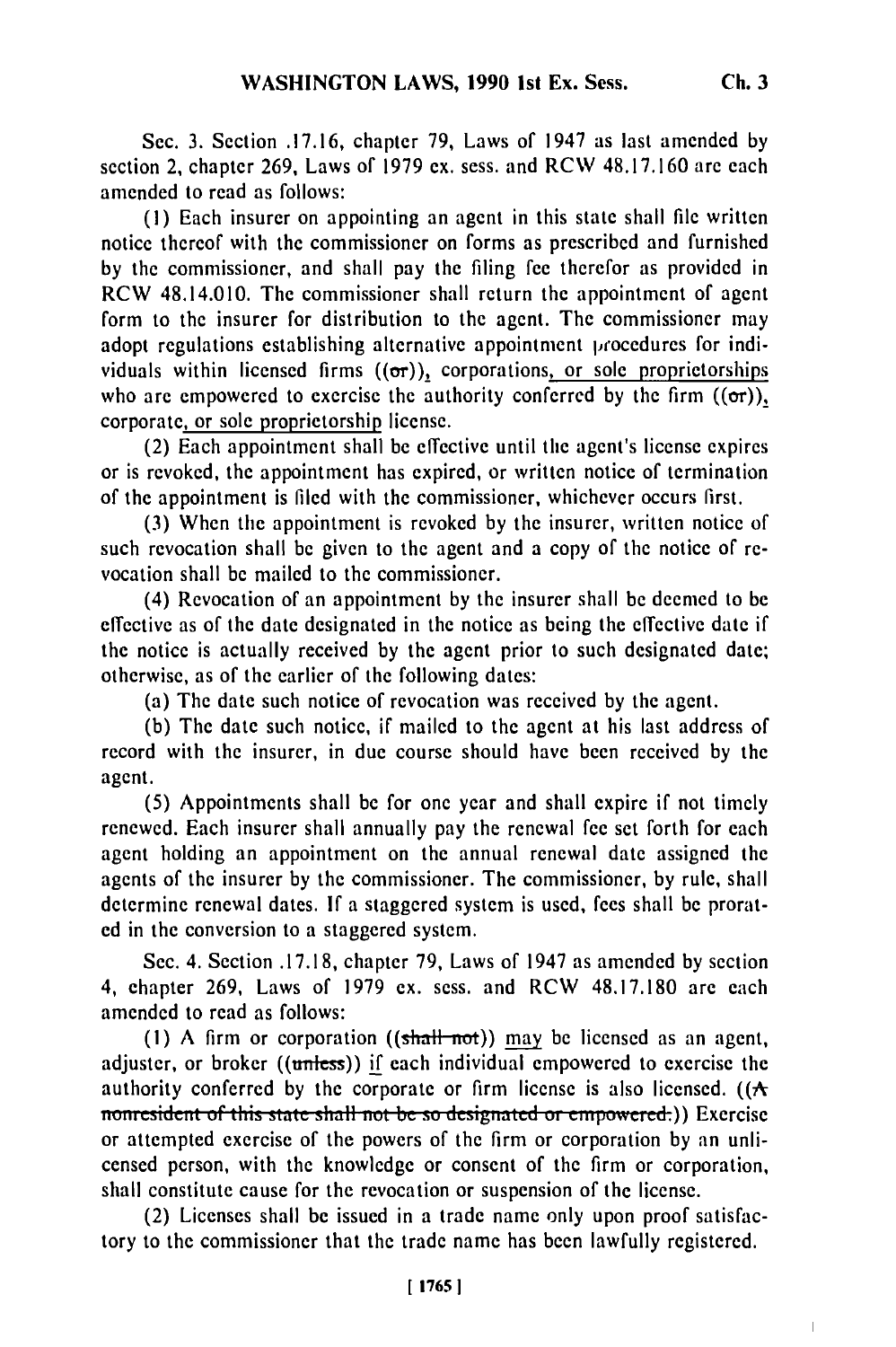#### **WASHINGTON LAWS, 1990 1st Ex. Sess. Ch. 3**

**(3)** For the purpose of this section, a firm shall include a duly licensed individual acting as a sole proprietorship having associated licensees authorized to act on the proprietor's behalf in the proprietor's business or trade name.

Sec. 5. Section .17.45, chapter **79,** Laws of 1947 as last amended by section 11, chapter 248, Laws of 1988 and RCW 48.17.450 are each amended to read as follows:

(I) Every licensed agent, broker, and adjuster, other than an agent licensed for life or disability insurances only, shall have and maintain in this state, or, if a nonresident agent or nonresident broker, in this state or in the state of ((his)) the licensee's domicile, a place of business accessible to the public. Such place of business shall be that wherein the agent or broker principally conducts transactions under  $((\overline{\text{his}}))$  that person's licenses. The address of ((his)) the licensee's place of business shall appear on all of that person's licenses ((of the licensee)), and the licensee shall promptly notify the commissioner of any change thereof.  $((\text{If the}))$  A licensee  $((\text{maintains}))$ maintaining more than one place of business in this state( $(\frac{1}{1}he)$ ) shall obtain a duplicate  $((of$  his)) license or licenses for each additional such place, and shall pay the full fee therefor.

(2) Any notice, order, or written communication from the commissioner to a person licensed under this chapter which directly affects the person's license shall be sent by mail to the person's last residential address, if an individual, and to the person's last business address, if licensed as a firm or corporation, as such address is shown in the commissioner's licensing records. A licensee shall promptly notify the commissioner of any change of residential or business address.

Sec. 6. Section .17.54, chapter 79, Laws of 1947 as last amended by section 113, chapter 175, Laws of 1989 and RCW 48.17.540 are each amended to read as follows:

**(1)** The commissioner may revoke or refuse to renew any license issued under this chapter, or any surplus line broker's license, immediately and without hearing, upon sentencing of the licensee for conviction of a felony by final judgment of any court of competent jurisdiction, if the facts giving rise to such conviction demonstrate the licensee to be untrustworthy to maintain any such license.

(2) The commissioner may suspend, revoke, or refuse to renew any such license:

(a) By an order ((given **ta))** served **by** mail or personal service upon the licensee not less than fifteen days prior to the effective date thereof, subject to the right of the licensee to have a hearing as provided in RCW 48.04.010; or

(b) By an order on hearing made as provided in chapter 34.05 RCW, the Administrative Procedure Act, effective not less than ten days after the

 $\overline{\phantom{a}}$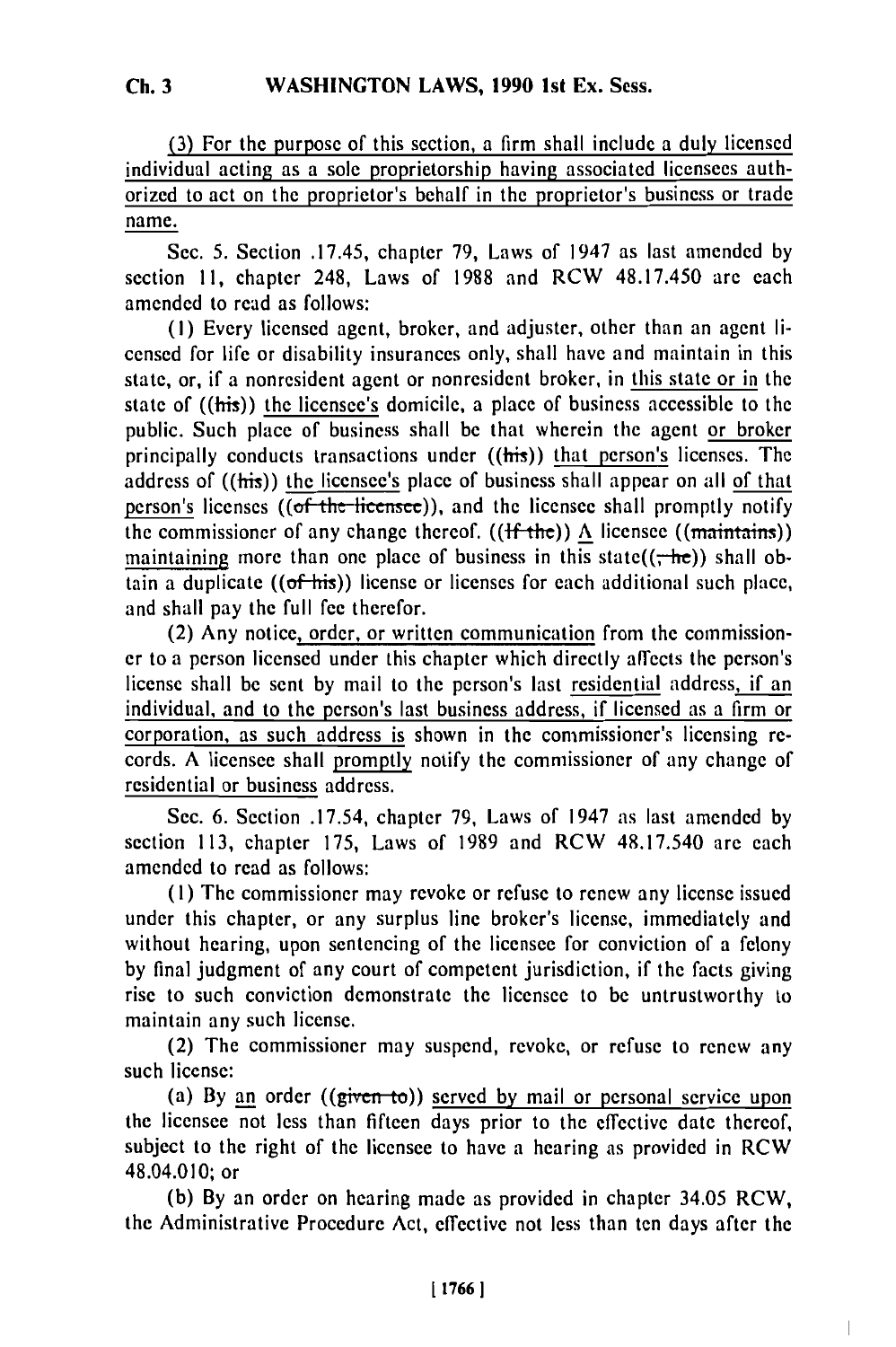**Ch. 3**

 $\mathsf{L}$ 

**date of the** service of the order, subject to the right of the licensee to appeal to the superior court.

**(3)** The commissioner may temporarily suspend such license **by** an order served **by** mail or **by** personal service upon the licensee not less than three days prior to the effective date thereof, provided the order contains a notice of revocation and includes a finding that the public safety or welfare imperatively requires emergency action. Such suspension shall continue only until proceedings for revocation are concluded. The commissioner also may temporarily suspend such license in cases where proceedings for revocation are pending if he or she finds that the public safety or welfare imperatively requires emergency action.

(4) Service by mail under this section shall mean posting in the United States mail, addressed to the licensee at the most recent address shown in the commissioner's licensing records for the licensee. Service **by** mail is complete upon deposit in the United States mail.

Sec. **7.** Section **3,** chapter **119,** Laws of 1974 **ex.** sess. as amended **by** section 14, chapter 458, Laws of **1987** and RCW **48.21.180** are each amended to read as follows:

Each group disability insurance contract which is delivered or issued for delivery or renewed, on or after January **1, 1988,** and which insures for hospital or medical care shall contain provisions providing benefits for **the** treatment of chemical dependency rendered to the insured by ((an alcoholism or drug treatment facility)) a provider which is an "approved treatment facility or program" under  $RCW$   $((69.54.030 \text{ or } 70.96A.020(2)))$ **70.96A.020(3).**

Sec. **8.** Section .30.14, chapter **79,** Laws of 1947 as last amended **by** section 14, chapter 264, Laws of **1985** and RCW 48.30.140 are each amended to read as follows:

**(I)** Except to the extent provided for in an applicable filing with the commissioner then in effect, no insurer, general agent, agent, broker, or solicitor shall, as an inducement to insurance, or after insurance has been **ef**fected, directly or indirectly, offer, promise, allow, give, set off, or pay to the insured or to any employee of the insured, any rebate, discount, abatement, or reduction of premium or any part thereof named in any insurance contract, or any commission thereon, or earnings, profits, dividends, or other benefit, or any other valuable consideration or inducement whatsoever which is not expressly provided for in the policy.

(2) Subsection **(I)** of this section shall not apply as to commissions paid to a licensed agent, general agent, broker, or solicitor for insurance placed on ((his or her)) that person's own property or risks.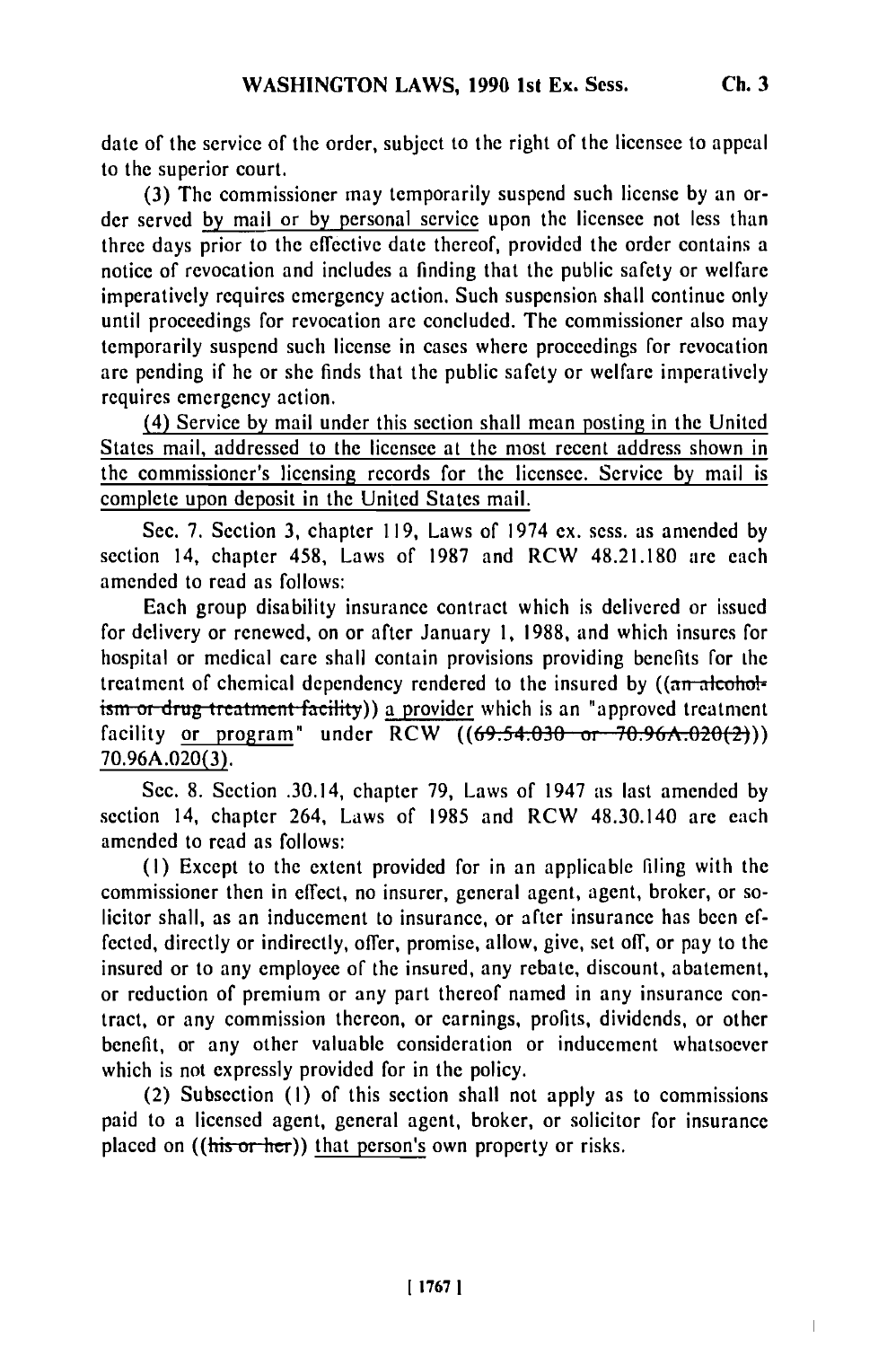(3) This section shall not apply to the allowance by any marine insurer, or marine insurance agent, general agent, broker, or solicitor, to any insured, in connection with marine insurance, of such discount as is sanctioned by custom among marine insurers as being additional to the agent's or broker's commission.

(4) This section shall not apply to advertising or promotional programs conducted by insurers, agents, or brokers whereby prizes, goods, wares, or merchandise, not exceeding ((five)) twenty-five dollars in value per person in the aggregate in any twelve month period, are given to all insureds or prospective insureds under similar qualifying circumstances.

Sec. 9. Section .30.15, chapter 79, Laws of 1947 as last amended by section 4, chapter 119, Laws of 1975-'76 2nd ex. sess. and RCW 48.30.150 are each amended to read as follows:

No insurer, general agent, agent, broker, solicitor, or other person shall, as an inducement to insurance, or in connection with any insurance transaction, provide in any policy for, or offer, or sell, buy, or offer or promise to buy or give, or promise, or allow to, or on behalf of, the insured or prospective insured ((or to any other person on his behalf)) in any manner whatsoever:

**(I)** Any shares of stock or other securities issued or at any time to **be** issued on any interest therein or rights thereto; or

(2) Any special advisory board contract, or other contract, agreement, or understanding of any kind, offering, providing for, or promising any profits or special returns or special dividends; or

**(3)** Any prizes, goods, wares, or merchandise of an aggregate value in excess of  $((\text{five})$  twenty-five dollars.

This section shall not **be** deemed to prohibit the sale or purchase of securities as a condition to or in connection with surety insurance insuring the performance of an obligation as part of a plan of financing found by the commissioner to be designed and operated in good faith primarily for the purpose of such financing, nor shall it be deemed to prohibit the sale of redeemable securities of a registered investment company in the same transaction in which life insurance is sold.

Sec. 10. Section .30.21, chapter 79, Laws of 1947 and RCW 48.30.210 are each amended to read as follows:

Any agent, solicitor, broker, examining physician or other person who makes a false or fraudulent statement or representation in or relative to an application for insurance in an insurer transacting insurance under the provisions of this code, shall be guilty of a misdemeanor, and the license of any such agent, solicitor, or broker ( $(\overline{\text{so}-\text{guilty} - \text{shall}})$ ) who makes such a statement or representation may be revoked.

Sec. **1I.** Section **.30.23,** chapter **79,** Laws of 1947 and RCW **48.30.230** are each amended to read as follows: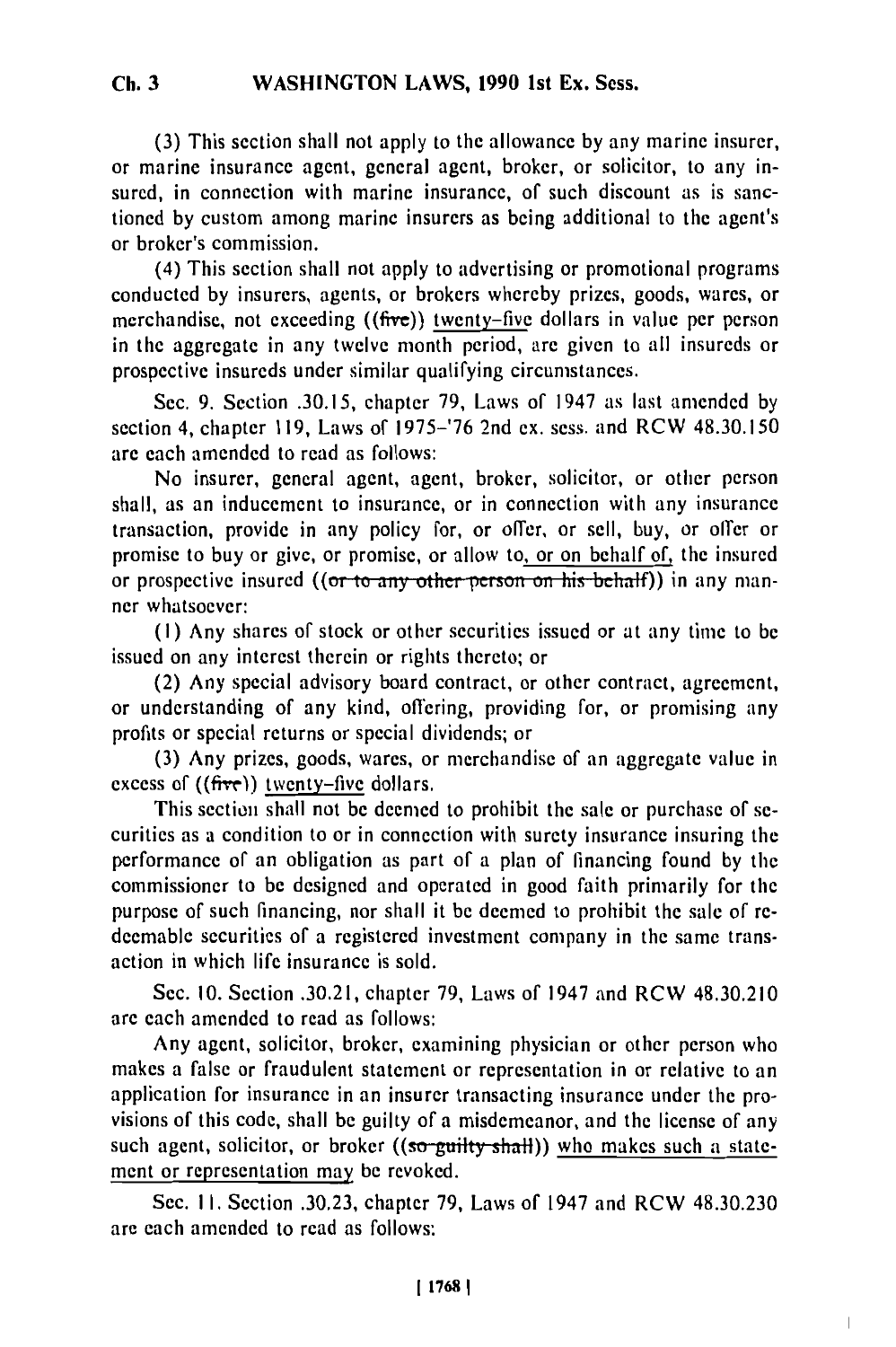Any person, who, knowing it to be such:

**(1)** Presents, or causes to be presented, a false or fraudulent claim, or any proof in support of such a claim, for the payment of a loss under a contract of insurance; or

(2) Prepares, makes, or subscribes any false or fraudulent account, certificate, affidavit, or proof of loss, or other document or writing, with intent that it be presented or used in support of such a claim, is guilty of a gross misdemeanor, or if such claim is in excess of one thousand five hundred dollars, of a class C felony.

Sec. 12. Section 4, chapter 119, Laws of 1974 ex. sess. as last amended by section 16, chapter 458, Laws of 1987 and RCW 48.44.240 are each amended to read as follows:

Each group contract for health care services which is delivered or issued for delivery or renewed, on or after January 1, 1988, shall contain provisions providing benefits for the treatment of chemical dependency rendered to covered persons by ((an alcoholism or drug treatment facility)) a provider which is an "approved treatment facility or program" under  $RCW$  $((69.54.030 \text{ or } 70.96A.020(2)))$  70.96A.020(3).

Sec. 13. Section 20, chapter 193, Laws of 1957 as last amended by section 18, chapter 248, Laws of 1988 and RCW 48.30.260 are each amended to read as follows:

(1) Every debtor or borrower, when property insurance of any kind is required in connection with the debt or loan, shall have reasonable opportunity and choice in the selection of the agent, broker, and insurer through whom such insurance is to be placed; but only if the insurance is properly provided for the protection of the creditor or lender, whether by policy or binder, not later than at commencement of risk as to such property as respects such creditor or lender, and in the case of renewal of insurance, only if the renewal policy, or a proper binder therefor containing a brief description of the coverage bound and the identity of the insurer in which the coverage is bound, is delivered to the creditor or lender not later than thirty days prior to the renewal date.

(2) Every person who lends money or extends credit and who solicits insurance on real and personal property must explain to the borrower in prominently displayed writing that the insurance related to such loan or credit extension may be purchased from an insurer or agent of the borrower's choice, subject only to the lender's right to reject a given insurer or agent as provided in subsection (3)(b) of this section.

(3) No person who lends money or extends credit may:

(a) Solicit insurance for the protection of property, after a person indicates interest in securing a loan or credit extension, until such person has received a commitment from the lender as to a loan or credit extension;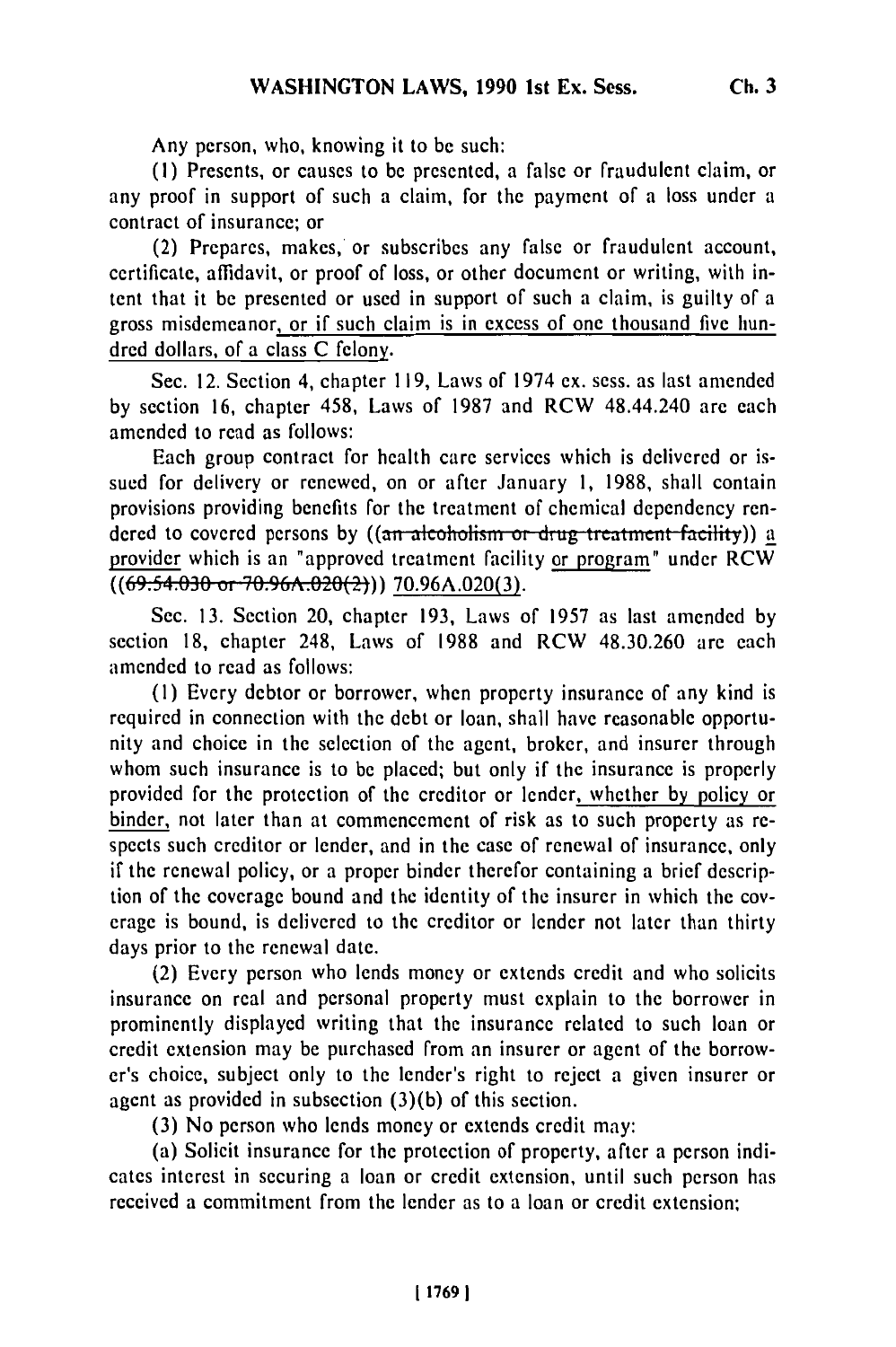**(b)** Unreasonably **reject** a contract of insurance furnished by the borrower for the protection of the property securing the credit or lien. **A** rejection shall not be deemed unreasonable if it is based on reasonable standards, uniformly applied, relating to the extent of coverage required and the **fi**nancial soundness and the services of an insurer. Such standards shall not discriminate against any particular type of insurer, nor shall such standards call for rejection of an insurance contract because the contract contains coverage in addition to that required in the credit transaction;

(c) Require that any borrower, mortgagor, purchaser, insurer, broker, or agent pay a separate charge, in connection with the handling of any contract of insurance required as security for a loan, or pay a separate charge to substitute the insurance policy of one insurer for that of another. This subsection does not include the interest which may be charged on premium loans or premium advancements in accordance with the terms of the loan or credit document;

(d) Use or disclose, without the prior written consent of the borrower, mortgagor, or purchaser taken at a time other than the making of the loan or extension of credit, information relative to a contract of insurance which is required by the credit transaction, for the purpose of replacing such insurance;

(e) Require any procedures or conditions of duly licensed agents, brokers, or insurers not customarily required of those agents, brokers, or insurers affiliated or in any way connected with the person who lends money or extends credit; or

(f) Require property insurance in an amount in excess of the amount which could reasonably be expected to be paid under the policy, or combination of policies, in the event of a loss.

(4) Nothing contained in this section shall prevent a person who lends money or extends credit from placing insurance on real or personal property in the event the mortgagor, borrower, or purchaser has failed to provide required insurance in accordance with the terms of the loan or credit document.

(5) Nothing contained in this section shall apply to credit life or credit disability insurance.

Sec. 14. Section **13,** chapter 106, Laws of 1983 as amended **by** section 18, chapter 458, Laws of 1987 and RCW 48.46.350 are each amended to read as follows:

Each group agreement for health care services that is delivered or issued for delivery or renewed on or after January **1,** 1988, shall contain provisions providing benefits for the treatment of chemical dependency rendered to covered persons by  $((a_n + b_n)$  alcoholism or drug treatment facility)) a provider which is an "approved treatment facility or program" under RCW ((69:54.030 or 70.96A.020(2))) 70.96A.020(3): PROVIDED, That